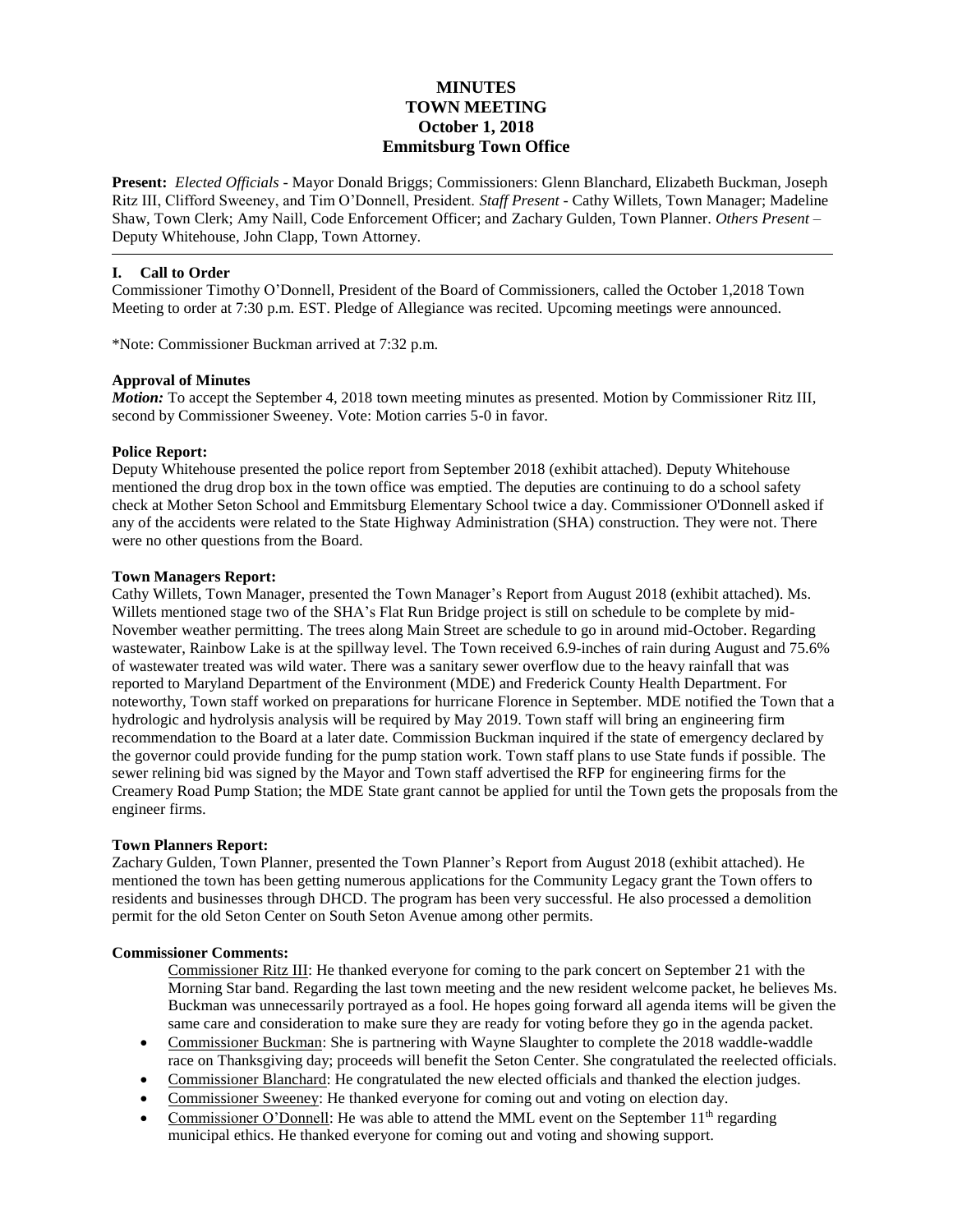### **Mayor's Comments:**

Mayor Briggs attended numerous meetings in September 2018 (meetings listed in agenda packet). Mayor Briggs mentioned he was out part of the month visiting family in Colorado. He thanked the election judges for volunteering their time during the elections. He attended a unity event at the Trinity Methodist Church. He congratulated the winning commissioners Timothy O'Donnell and Clifford Sweeney. He was a guest on Roger Wilsons *All Around Town* show. He also attended a one-year anniversary celebration for First Emmitsburg Baptist Church.

#### **Public Comments:**

*Jay Swope, 209 Sandy Spring Lane Thurmont MD -* Mr. Swope would like a future agenda item modifying the building code to allow trailers on properties. *Karen Bothwell, 113 East Main Street* - She would like to use her property at 113 East Main Street as a lodging facility under the name of Danielson Inn. *Frank Davis, 28 West Main Street* - He requested the Board consider rezoning Emmit Garden differently to give the residents an opportunity to use their property for different purposes since the zoning requirements were changed after the development was built. Di*ane Walbrecker, 535 West Main Street* - Ms. Walbrecker is requesting the town include a blurb regarding flood insurance in the Town's newsletter since most people don't recognize flood insurance is not included in their regular home owner's insurance. The National Flood Insurance program is sold through any insurance agent, but its backed by the federal government. The public can search for providers through the federal governments websites. *Barbara Entmuttle, Attorney* - Ms. Entmuttle explained her client, William Kuhn Jr., received a code violation letter regarding storage trailers not being allowed on any zoning lot. She would like a text amendment to occur at the next town meeting regarding a modification to the building code allowing trailers on industrially zoned property.

#### **Administrative Business:**

None.

**Consent Agenda:** None.

### **Treasurer's Report:**

Commissioner Blanchard presented the Treasurer's Report for September 2018 (exhibit in agenda packet). The operating balance forward is \$5,563,191. There were no questions from the Board.

*Motion*: Motion to accept the treasurers report as presented.

Motion by Commissioner Buckman, second by Commissioner Ritz III. Vote: Motion carries 5-0 in favor.

# **Planning Commission Report:**

Commissioner Sweeney explained the minutes from the Planning Commission meeting have not been completed yet. Mr. Gulden explained Fort Detrick has asked to be a part of the County's waste plan and according to Maryland Law all municipalities have 30-days to comment on the change. The Commission did recommend approval of the amendments. There were no questions from the Board.

*Note*: Commissioner O'Donnell called a two-minute recess to allow for the windows to be open due to building heating/cooling problems. The Board returned from adjournment at 8:11 p.m.

Commissioner O'Donnell gave notice of a public hearing occurring on Monday October 1, 2018 at 7:30 p.m. in the Town Office at 300A South Seton Avenue Emmitsburg Maryland. The purpose of the hearing is to inform and take public comment in regard to a zoning map amendment request to rezone Lots 10, 11, 15 and the Western Half of Lot 12, as Shown on the Revised Plan of Emmit Gardens, recorded in Plat Book No.3, folio 52 from Low Density Residential (R1) to Neighborhood Commercial (B1).

#### **II. Agenda Items**

Agenda #1- Swearing in of New Commissioners: Mayor Briggs swore in Timothy J. O'Donnell and Clifford L. Sweeney, the winning Commissioners of the September 25, 2018 town meeting. Pictures were taken and the new commissioners signed their oath of office with the Mayor.

Agenda #2- Mayor's Recommendation for Reorganization of the Board of Commissioners: Mayor Briggs explains each year the Mayor makes a recommendation for the structure of the Board. He distributed paper copies of his 2018 recommendation. He recommends Clifford Sweeney for President, Glenn Blanchard for Vice President and Planning Commission Liaison, Timothy O'Donnell for Treasurer, Joseph Ritz III for Parks and Recreation Liaison and Elizabeth Buckman for Citizens Advisory Committee Liaison. Commissioner Buckman requested more variety and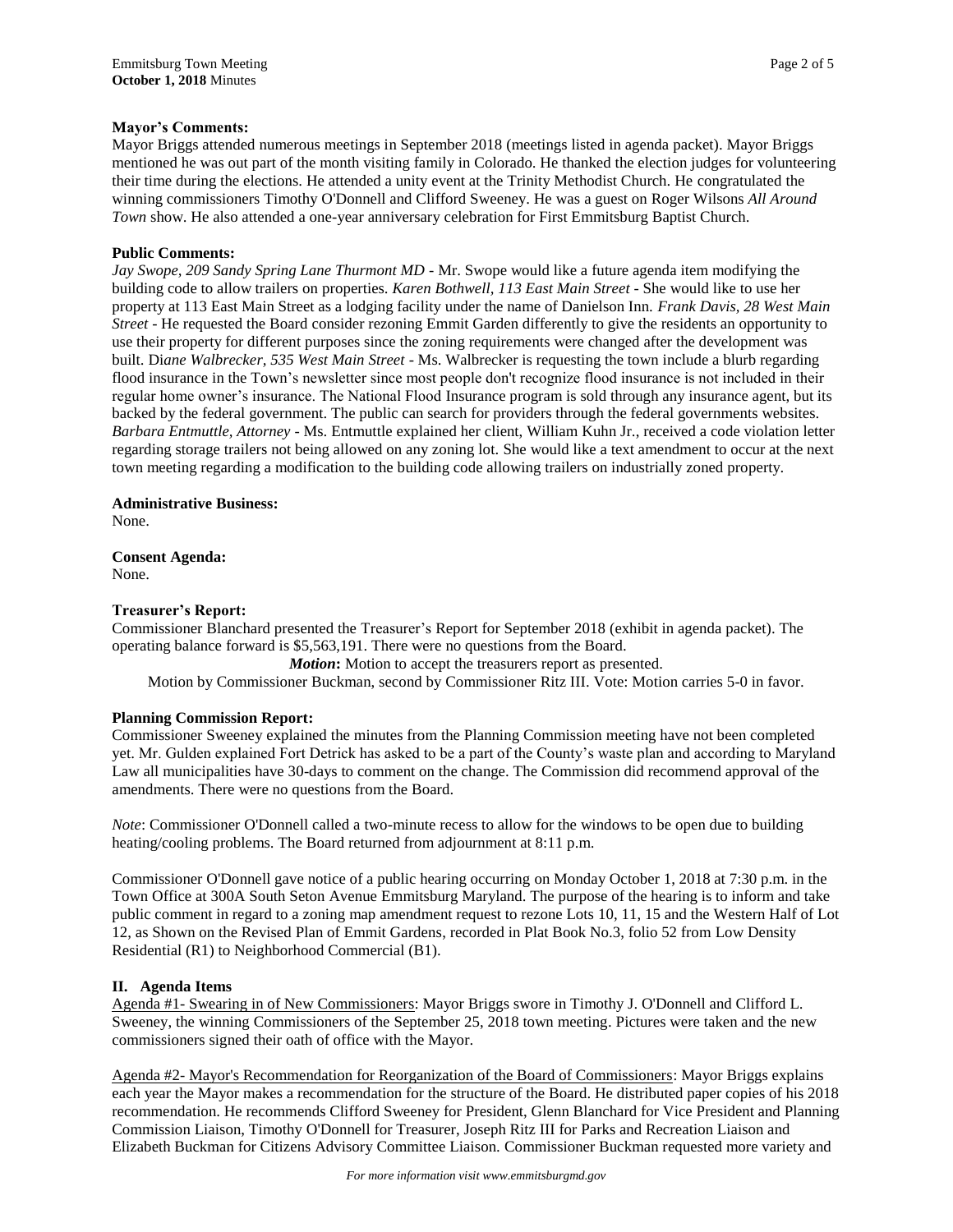for Commissioner Ritz III to be considered for Treasurer or Vice President. Commissioner Ritz III thanked Commissioner Buckman for her consideration, but stated he was okay with the Mayor's recommendation. Commissioner Buckman and Commissioner Ritz III discussed swapping committees, but decided not to. Commissioner Ritz III thanked Commissioner O'Donnell for his five years of serving as president. *Motion***:** To accept the Mayor's recommendation for the Board of Commissioners at the October 1, 2018 town meeting.

Motion by Commissioner Ritz III, second by Commissioner Buckman. Vote: Motion carries 5-0 in favor. The Board rearranged their seats according to the new structure and adjusted their name plates accordingly.

Agenda #3- Charter Amendments for Consideration to Clarify Archaic Language: Postponed per the request of the Mayor and town staff to allow additional edits.

*Motion***:** Motion to recess the town meeting.

Motion by Commissioner Buckman, second by Commissioner Blanchard. Vote: Motion carries 5-0 in favor.

#### **Public Hearing:**

Agenda #4: Public hearing on the zoning map amendment request to rezone Lots 10, 11, 15 and the Western Half of Lot 12, as Shown on the Revised Plan of Emmit Gardens, from Low Density Residential (R1) to Neighborhood Commercial (B1): Commissioner Sweeney asked anyone wishing to speak during the public hearing to stand and raise their right hand and swear under penalty and perjury that the testimony they are about to give is true to the best of their knowledge. Mr. Gulden clarified the purpose of the hearing is to inform and take public comment in regards to a zoning map amendment request to rezone Lots 10, 11, 15 and the Western Half of Lot 12, as Shown on the Revised Plan of Emmit Gardens, recorded in Plat Book No.3, folio 52 from Low Density Residential (R1) to Neighborhood Commercial (B1). Public notice was posted on the property September 5, 2018 and in the Frederick News Post on September 6 and 13 of 2018. He then read the background, staff comments, planning commission recommendation, finding of fact and recommended motions as stated in the October 1, 2018 town meeting agenda packet. Mr. Gulden, Town Planner, showed a map of the lots. Commissioner question and comments were taken. Commissioner O'Donnell asked if a monument sign, sign which is supported by uprights columns and not attached to the building, would be allowed on the lots. Mr. Gulden explained 50 square feet. Commissioner O'Donnell is concerned a large illuminating sign will look out of place in a residential neighborhood. The Board requested an updated sign ordinance in the near future. Commissioner Sweeney opened the floor to public comment.

# **Public Hearing Comment:**

- *Joseph Baldacchino, 12508 Killian Lane Bowie MD 20715* Mr. Baldacchino explained the property being discussed was his father's dentist office. When the property was initially rezoned his family was not aware. He believes there was a mistake at the last zoning of the property by the 2015 Comprehensive Plan and Comprehensive Rezoning because the property was rezoned without considering the prior property use (as a dental office). They are hoping to use the property for a hospice house if the rezoning is approved. Town staff explained per 17.44.040 of the Town Code, the Board can impose additional restrictions, conditions or limitations for the property if desired, which may help address sign concerns.
- *Allen Rilley, 16722 Annandale Road* Mr. Riley explained he does geriatric medicine and is looking for a property to use for his business. He is currently working with the State of Maryland to set up a hospice. If approved, he would practice at 602 and have a hospice in the other section or live in it. He has no plans for large signs. Commissioner O'Donnell requested if the hospice care would be used for assisted suicide. No it would not be.
- *Sara Miller, 12 First Avenue* Ms. Miller is concerned about the 6-foot fence that would be required for the property if rezoned. The proposed fence would be built about 5-feet from the side of her home. There is also a 10-foot easement near her property for the power company. He son was not able to come, but his lot also backs up to the proposed rezoning property and he is concerned about the required fence too. She is okay with the business, but not the fence. Mr. Gulden showed where the fence would go on a projected map.

Mr. Gulden read the permitted uses by right for the B1 zone. Town staff is concerned that if the fence requirement is waived a future business, such as a convenience store or liquor store, would create more activity without any means to limit noise and light. Commissioner O'Donnell stated not having a fence could hinder nearby property values in the future if a different business goes in on the Lots and there is no fence. The fence has to be solid wood to be a sound and light barrier to nearby properties. Commissioner Sweeney requested any other public comment to come forward. There was no more public comment.

#### *Motion***:** To close the public hearing.

Motion by Commissioner Blanchard, second by Commissioner O'Donnell. Vote: Motion carries 5-0 in favor.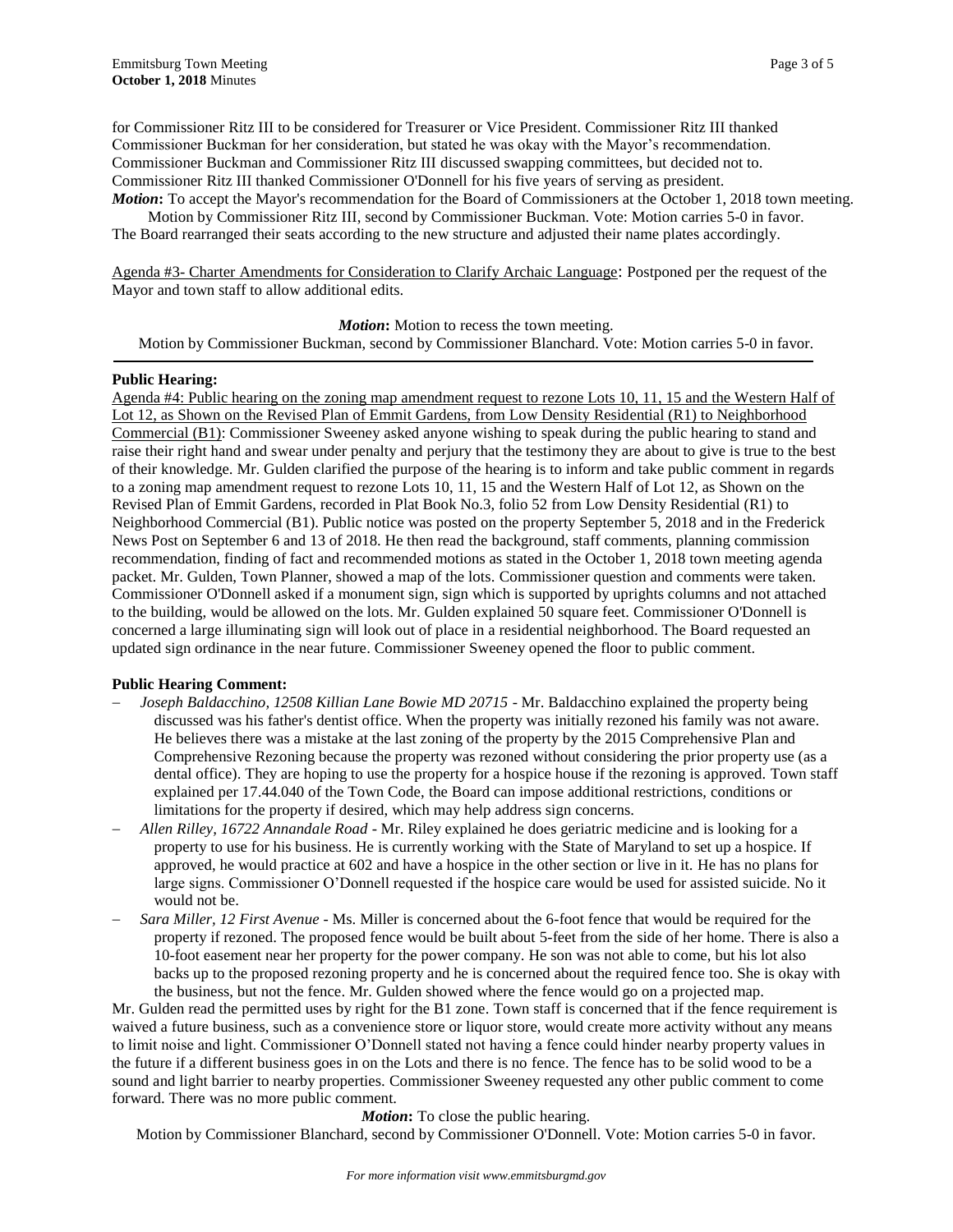Commissioner O'Donnell asked if the determination should be made during the hearing or after. John Clapp, Town Attorney, explained the procedures the Board needs to take regarding closing the record if there are no other speakers. Once the record is closed, the Board would discuss the facts then make a decision if a mistake was made during the 2015 Comprehensive Plan because of the lack of facts. The Board can also decide a mistake was made, but decide not to rezone the property. Mr. Clapp stated the Board can make additional provisions for the property regarding signage and fence requirements too. The hearing needs to be reopened.

*Motion*: To reopen the hearing.

Motion by Commissioner Blanchard, second by Commissioner O'Donnell. Vote: Motion carries 5-0 in favor.

The Board discussed fence requirements for the property. Section 17.20.090 requires the 6-foot commercial district buffer fence. Mr. Clapp explained provisions are made on a case-by-case basis and that making a provision now does not require the Board to make provisions in the future. Town staff is concerned if one change is made additional provisions will be requested in the future because of current alteration before the Board.

### Agenda #5: Consideration to Rezone Lots 10, 11, 15 and the Western Half of Lot 12, as Shown on the Revised Plan of Emmit Gardens, from Low Density Residential (R1) to Neighborhood Commercial (B1):

*Motion*: To accept that there was a mistake made in the original Comprehensive Plan from 2015. Motion by Commissioner Buckman. No second was made because Mr. Clapp said the motion needs to include the findings of fact. Commissioner Buckman withdrew her motion.

*Motion:* To acknowledge the Board of Commissioners made a mistake in 2015 upon approval of the Town's Comprehensive Plan in that due to a previous dentist office being located at Lots 10, 11, 15 and the western half of lot 12 in Emmit Gardens. Therefore, the Board of Commissioners at that time should have acknowledged that the location was a commercial rather than residential and the Comprehensive Plan should have been amended as such. Motion by Commissioner Ritz III, second by Commissioner Buckman. Commissioner Sweeney added the Board was not aware the Lots were a dental office during the approval of the 2015 Comprehensive Plan and the owners of the property weren't of right mind when the changes were being made so a mistake was made. Vote: Motion carries 4-1 in favor with Blanchard, Sweeney, Buckman and Ritz III in favor. Commissioner O'Donnell in opposition.

*Motion:* To approve the zoning map amendment request to rezone Lots 10, 11, 15 and the Western Half of Lot 12, as shown on the Revised Plat of Emmit Gardens, recorded in Plat Book No.3, folio 52 from R1 Low Density Residential to B1 Neighborhood Commercial. Motion was withdrawn to determine stipulations regarding fence and sign requirements for the Lots. Mr. Clapp clarified the Board can reserve the power to approve or disapprove of structures on the property.

*Motion:* To approve the zoning map amendment request to rezone Lots 10, 11, 15 and the Western Half of Lot 12, as shown on the Revised Plat of Emmit Gardens, recorded in Plat Book No.3, folio 52 from R1 Low Density Residential to B1 Neighborhood Commercial, and with the Commission we reserve the authority as the Board to approve or disapprove future conditions such as signage and fencing. Motion by Commissioner O'Donnell, second by Commissioner Ritz III. Commissioner O'Donnell asked town staff if there was a timeline regarding fencing and signage for the property. Ms. Willets explained once town staff received the property owners request, town staff and the town attorney would bring the item back to the Board for approval. There was no other discussion. Vote: Motion carries 5-0 in favor.

*Motion:* To close the record for public input. Motion by Commissioner Buckman, second by Commissioner Blanchard. Vote: Motion carries 5-0 in favor.

*Motion:* Motion to reopen our regularly scheduled meeting. Motion by Commissioner Blanchard, second by Commissioner O'Donnell. Vote: Motion carries 5-0 in favor.

Agenda #6: Review of Ethics Complaint Procedures as Proposed by the Ethics Commission: Ms. Willets explained the Board voted to have the ethics code and appeal procedures referred to the Ethics Commission at the May 7, 2018 town meeting. The Ethics Commission did not recommend any changes to the procedures, they recommended the adjudicatory hearing remain private and they agreed to provide a visual flow chart for the compliant process. A draft of the flow chart is included in the agenda packet. Ms. Willets reviewed the flow chart process. Commissioner Buckman requested parallel lettering get added to the flow chart that corresponds with the lettering in the written